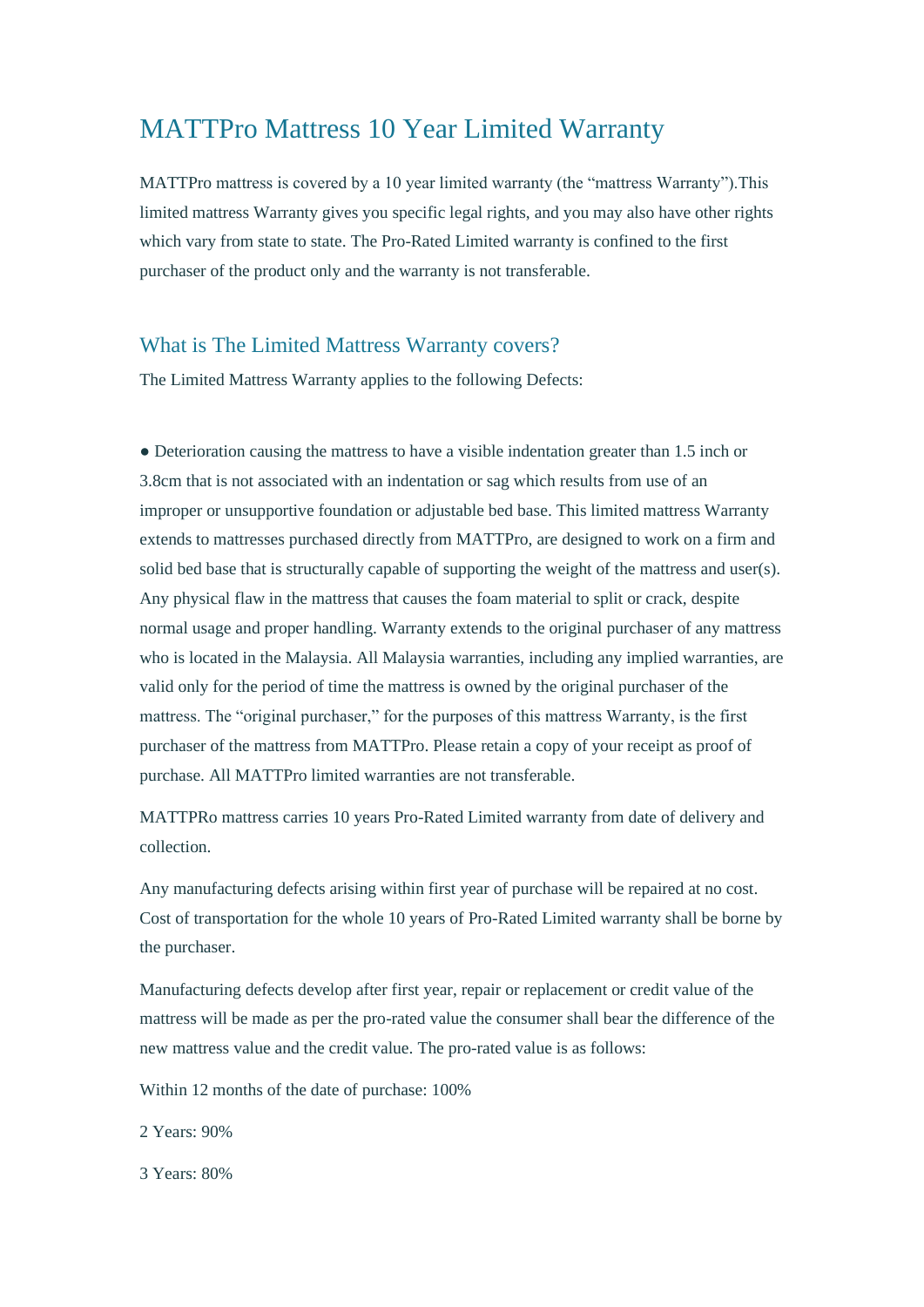4 Years: 70% 5 Years: 60% 6 Years: 50% 7 Years: 40% 8 Years: 30% 9 Years: 20% 10 Years: 10%

## Products covered by The Limited Mattress Warranty.

The Mattress Warranty does not cover your Product if you use it in a manner incompatible with that intended design.

The Limited Mattress Warranty does not cover the following:

● A normal increase in softness of the foam pressure-relieving material which does not affect the pressure-relieving qualities of the mattress.

- Individual comfort preferences relating to firmness, design, materials and feel.
- Physical abuse or damage to the structure and/or cover material, including but not limited to, burns, cuts, tears, liquid damage, or stains; provided, that the defect is caused by such abuse or damage.

● Any mattress (whether manufactured by MATTPro or not) sold by resellers who are not authorized retailers.

● mattresses sold "as-is", "preconditioned", "reconditioned", "used", "comfort return", "returned", "previously owned", or any other similar wording indicating that the mattress is not "new" or of "first quality", or has previously been purchased or used by another consumer. In the event of a Defect, MATTPro's sole and exclusive liability and your sole remedy under this limited mattress Warranty will be, at MATTPro's option, to provide a replacement mattress, subject to your fulfillment of "Your Responsibilities" below.